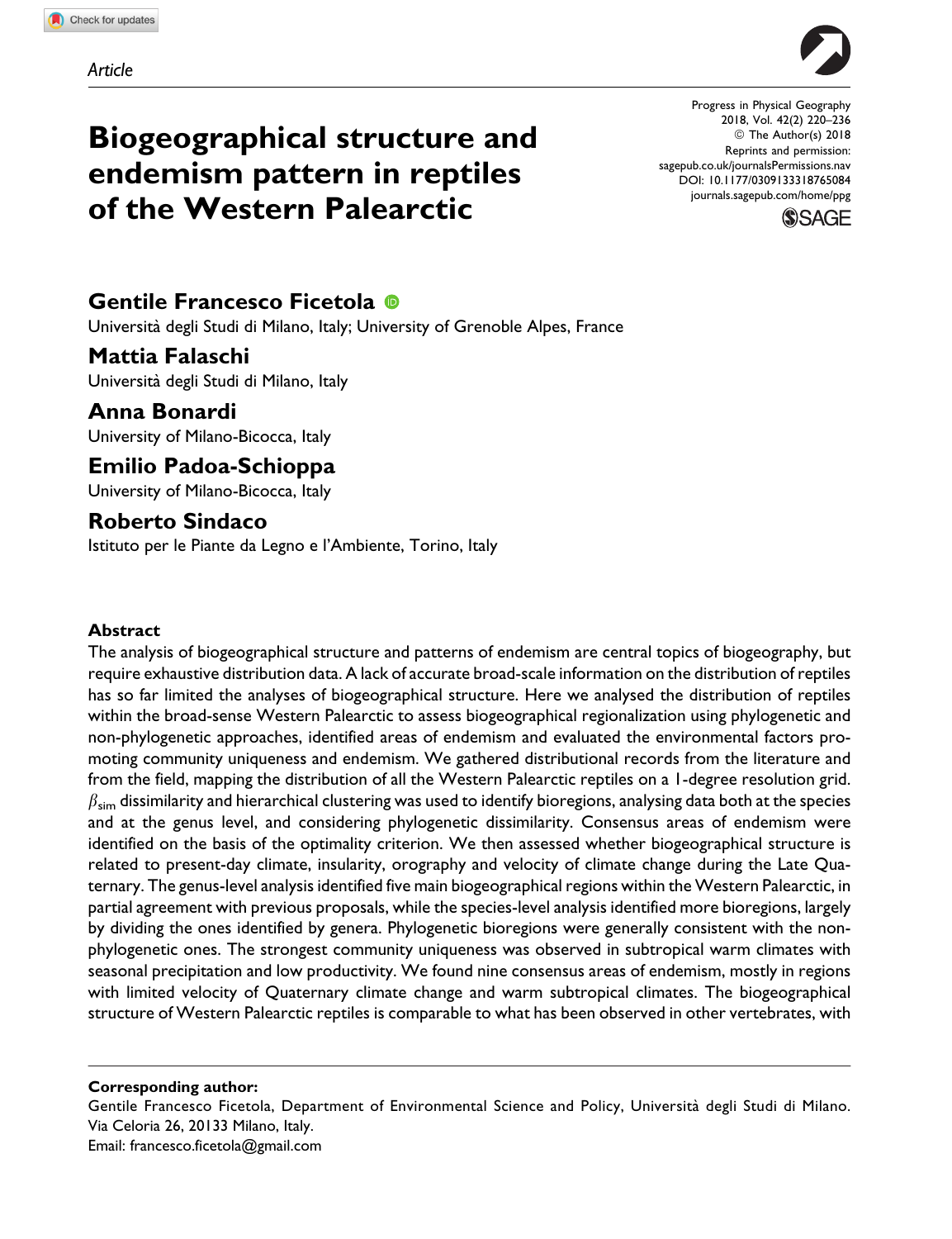a clear distinction between the Saharo-Arabian-Sindian and Euro-Mediterranean herpetofaunas. Unlike other vertebrates, in reptiles the highest uniqueness and endemism is observed in dry climates, but the velocity of climate change during the Quaternary remains a major driver of endemism across all the vertebrates.

#### Keywords

Macroecology, consensus, climate change velocity, phylogenetic beta diversity, temperature, insularity

### I Introduction

The analysis of biogeographical structure and patterns of endemism have been central topics of biogeography since its origins. For instance, the first maps of biogeographical regions by Wallace (1876) are generally considered as the foundation of modern biogeography, and remain a major conceptual basis in macroecological and macroevolutionary studies (Knapp, 2013), while endemism remains one of the major themes for biodiversity analyses and for the identification of conservation priorities (e.g. Collen et al., 2014; Margules and Pressey, 2000). Although the concepts of biogeographical regions and endemism areas are intuitive, their objective identification is not an easy task. Only during the last decades, have the development of quantitative analytical tools and the availability of broad-scale biodiversity data allowed objective analyses and attempts to identify the factors promoting biogeographical structure and endemism, and even to integrate phylogenetic information into analyses (Daru et al., 2017; Kreft and Jetz, 2010; Morrone, 1994; Szumik et al., 2002).

Biogeographical patterns are determined by the interplay between historical processes and present-day environmental conditions (Daru et al., 2017; Ficetola et al., 2017; Lomolino et al., 2010). For instance, endemism levels are probably determined by the joint effect of evolutionary processes (e.g. factors promoting speciation), climatic stability during the past, present-day climatic conditions and geographical constraints (e.g. isolation) (Jansson, 2003; Rosauer and Jetz, 2015; Sandel et al., 2011). Actually, climatic stability and the presence of refugia during Quaternary climatic oscillations have been identified as major determinants of present-day endemism at the global scale. However, the relationships between environmental features and biogeographical patterns are often complex, and patterns are not always consistent among taxa and geographic areas (Ficetola et al., 2017). For instance, a global analysis comparing different vertebrate clades suggested that the highest levels of bird endemism are associated with stable temperature through the year, while the relationship between temperature seasonality and endemism of mammals was weak (Sandel et al., 2011).

Broad-scale analyses of biogeographical patterns have largely benefited from the increasing availability of biodiversity data over broad scales, and from the eco-informatics tools required for their exploitation. Global distribution maps for three classes of terrestrial vertebrates (mammals, birds and amphibians) have allowed major analyses of biogeographical patterns at the global scale (Ficetola et al., 2017; Holt et al., 2013; Rueda et al., 2013; Sandel et al., 2011). Such maps are available thanks to the huge efforts for a global assessment of conservation status of these classes. Unfortunately, the global evaluation of reptiles is still incomplete, and distribution maps are only published for about 50% of described reptiles (IUCN, 2017, but see also Roll et al., 2017). This has prevented the inclusion of reptiles in many global biogeographical and conservation analyses (but see Collen et al., 2014; He et al., 2017; Jansson, 2003; Lamoreux et al., 2006;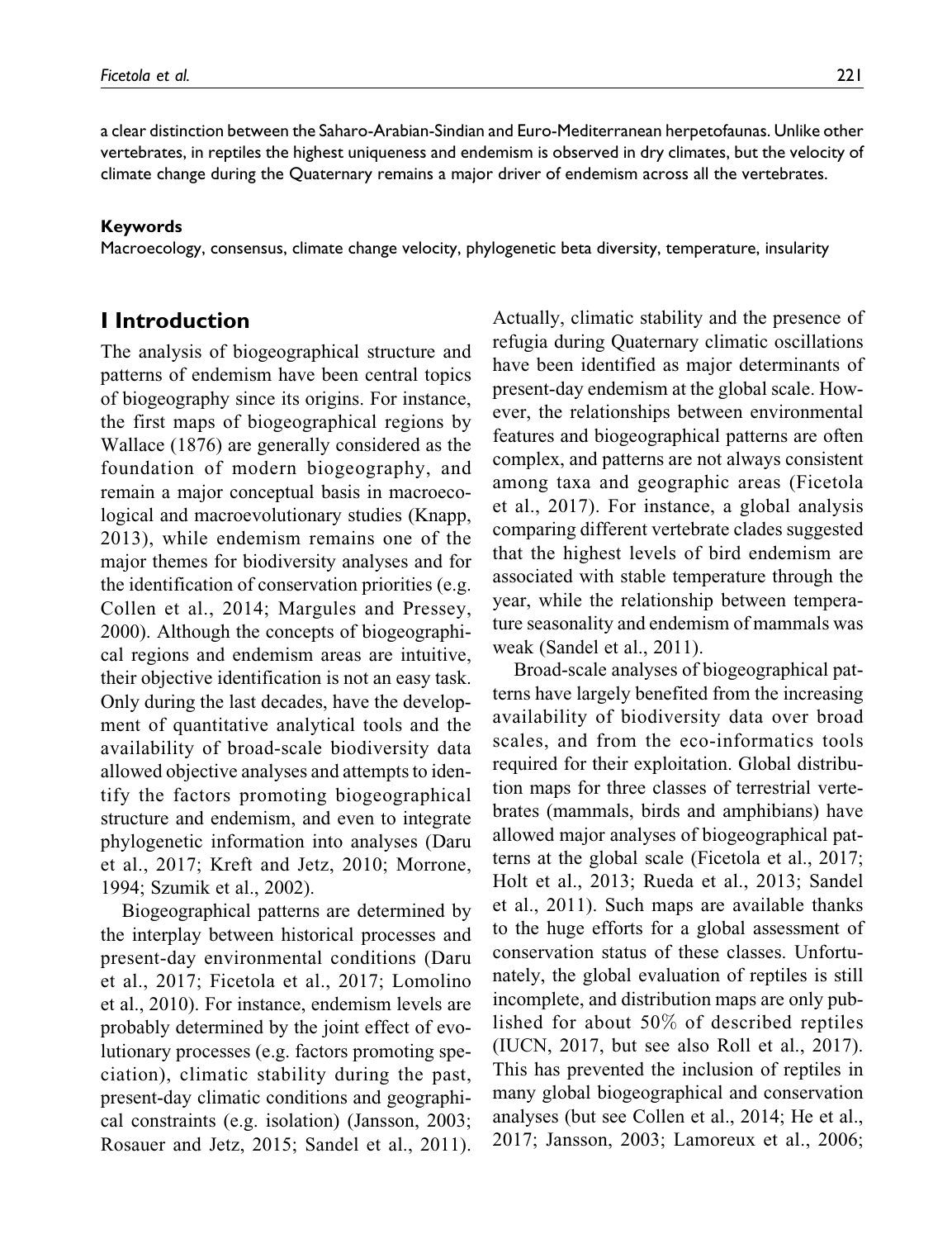Proches and Ramdhani, 2012). In the absence of global data, more information is needed on the determinant of biogeographical structure of reptiles over broad spatial scales.

In this study, we took advantage of one of the largest available datasets on reptile distribution (Sindaco and Jeremčenko, 2008; Sindaco et al., 2013) to perform the first comprehensive evaluation of biogeographical structure and endemism of reptiles in the broad-sense Western Palearctic (Northern Africa, Europe and Western Asia; see section II.1 Study Area and Data for additional details).

First, we used a quantitative framework to identify the uniqueness of reptile communities and to delineate biogeographical subdivisions within the study area by performing analyses at the species level, at the genus level and considering phylogenetic turnover. Combining analyses at different levels improves our understanding of processes determining biogeographical patterns, since using higher taxonomic categories allows a better representation of long-term processes (Rueda et al., 2013). Furthermore, phylogenetic analyses integrate evolutionary processes determining presentday biodiversity (Daru et al., 2017). Early studies have proposed biogeographical subdivision of reptiles within this area, but analyses performed so far have shown some limitations. Most of them have focused on subsets of the Western Palearctic, and sometimes on very small regions (e.g. Arnold, 1987; Minton, 1966; Schleich et al., 1996; Sindaco et al., 2000). A broader area (former USSR) was analysed by Sčerbak (1982) who recognized four subregions within the Palearctic Region, further divided into Provinces. Sindaco and Jeremčenko (2008) proposed a zoogeographic subdivision for Western Palearctic reptiles mostly congruent with Sc<sup>\*</sup>erbak's conclusions, but these analyses were mostly qualitative, i.e. they identified regions characterized by the cooccurrence of species with similar distribution. Approaches based on quantitative analyses that

integrate phylogenetic and non-phylogenetic data are needed for an objective identification of biogeographical regions and boundaries (Daru et al., 2017; Holt et al., 2013; Kreft and Jetz, 2010) and to assess whether the biogeographical pattern of reptiles is congruent with the one of other vertebrates (Lewin et al., 2016).

Second, we identified the major areas of endemism on the basis of restricted-range species co-occurrence data.

Third, we analysed the relationships between biogeographical patterns and environmental features. This allowed testing of four hypotheses on the factors determining biogeographical patterns and endemism:

- 1. Repeated climatic changes after glaciations have determined major range shifts. It has been proposed that biogeographical structure and endemism levels are particularly strong in areas that remained climatically stable after glaciations (Rosauer and Jetz, 2015;Sandel et al., 2011), but no tests of this hypothesis have been performed with reptiles.
- 2. The richness and composition of reptile communities is strongly related to present-day climatic features (Ficetola et al., 2013; Powney et al., 2010; Rodriguez et al., 2005; Whittaker et al., 2007) and, at least in some geographic areas, speciation rate might be higher in specific climates (Hawkins et al., 2003; Powney et al., 2010; Rabosky et al., 2007). Therefore, we expected a major role of climate in determining biogeographical patterns.
- 3. High ecosystem productivity increases the available resources, can promote diversification and can also facilitate populations living in small areas. Productivity might thus potentially increase biogeographical structure and the survival of endemic lineages (Evans et al., 2005; Rosauer and Jetz, 2015).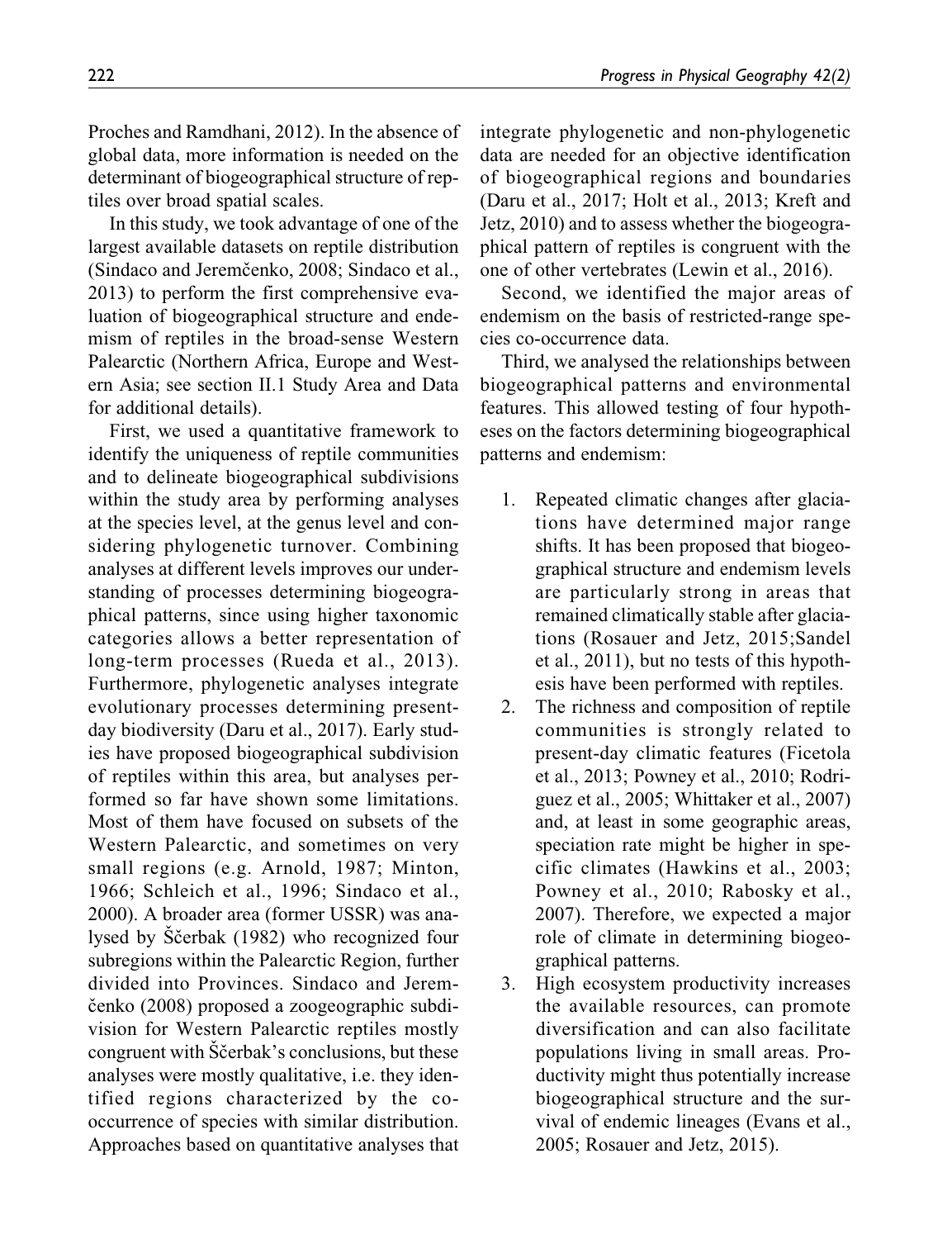4. Isolation has been proposed as a major determinant of the generation and persistence of unique faunas and of lineages with small geographical range (Rosauer and Jetz, 2015; Steinbauer et al., 2013). Geographical isolation can occur both in true islands and also in isolated highaltitude areas or other ecological islands.

### II Methods

### 1 Study area and data

The study area approximately corresponds to the Western Palearctic region as proposed by Sindaco and Jeremčenko (2008), *i.e.* the western portion of Wallace's (1876) Palearctic realm (which also approximately corresponds to the Western Palearctic plus the Saharo-Arabian regions of the Holt et al. (2013) classification). Overall, we considered Europe, the Arabian Peninsula, South-Western Asia (west of the Indus Valley), the former Soviet Republics of Central Asia and Russia (west of the Ural Mountains) and several countries of North Africa (including the Sahara Desert north of approx. 22° N) (Figure 1). Our data set included >174,000 distributional records obtained from the literature as well as from field and museum collections, showing the known distribution of all the 799 native species of terrestrial turtles, crocodiles, amphisbaenians, lizards and snakes occurring in the area (Roll et al., 2017; Sindaco and Jeremčenko, 2008; Sindaco et al., 2013); all data were mapped at a resolution of one degree. We used an updated version (about 58,000 additional records) of the datasets used by Sindaco and Jeremčenko (2008) and Sindaco et al. (2013) and the species checklist followed Roll et al. (2017).

### 2 Data analysis

2.1 Biogeographical structure. We used the framework developed by Kreft and Jetz (2010) for the objective delineation of biogeographical regions within the Western Palearctic. First, we used the  $\beta_{sim}$  metric to calculate the similarity between cells (Kreft and Jetz, 2010).  $\beta_{sim}$ was used for non-phylogenetic analyses, while its analogousness for phylogenetic data ( $p\beta_{sim}$ ) was used for phylogenetic analyses (Holt et al., 2013).  $p\beta_{sim}$  was calculated on the basis of the phylogenetic supertree of squamate reptiles (Zheng and Wiens, 2016). Subsequently, in order to translate the  $\beta_{\text{sim}}/p\beta_{\text{sim}}$  metrics into geographical clusters, we tested the performance of six approaches to agglomerative and divisive hierarchical clustering: unweighted pair-group method with arithmetic averages (UPGMA), weighted pair-group method with arithmetic averages (WPGMA), Ward's method, single linkage (SL), complete linkage (CL), and divisive hierarchical clustering (DIA-NAS) (Borcard et al., 2011; Kaufman and Rousseeuw, 1990; Kreft and Jetz, 2010). For each method, we calculated the cophenetic correlation coefficient between the dendrogram and the original distance matrix; the method with the highest cophenetic correlation coefficient was regarded as the one producing the best clustering model (Borcard et al., 2011).

Translating the results of cluster analyses into sets of biogeographic regions requires explicit rules because many different sets of regions could be delimited (Kreft and Jetz, 2010; Linder et al., 2012). We used four basic conditions defined by other studies for the identification of biogeographical regions: 1) regions must be geographically coherent; 2) the regions could not be nested within each other; 3) groups must be identified using a phenon line (i.e. a vertical line crossing the dendrogram); 4) a limited number of major regions (up to 10) must be defined (Linder et al., 2012). A few regions (3 in the species-level analysis, 10 in the genus-level analyses) were extremely small (<10 cells). If nested within the main regions, such very small regions were merged with the main region, following the recommendations on singletons and nested biogeographical regions (Holt et al.,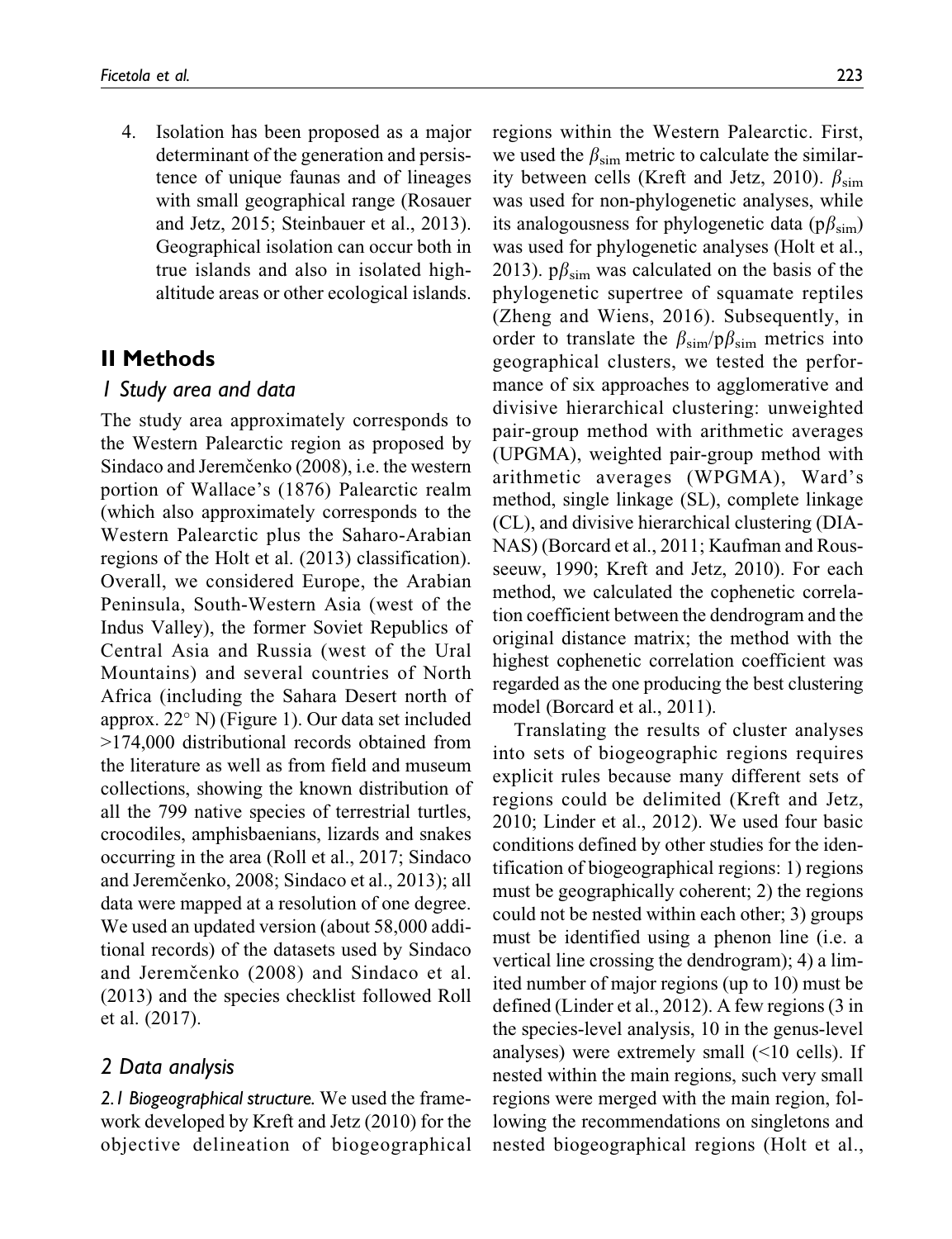

Figure 1. a) Study area (broad-sense Western Palearctic), and uniqueness of reptile communities, measured as the average  $\beta_{sim}$  between each cell and all the remaining cells; b) Phylogenetic uniqueness; c) Consensus areas of endemism of reptiles. Darker colours represent higher uniqueness and endemism values.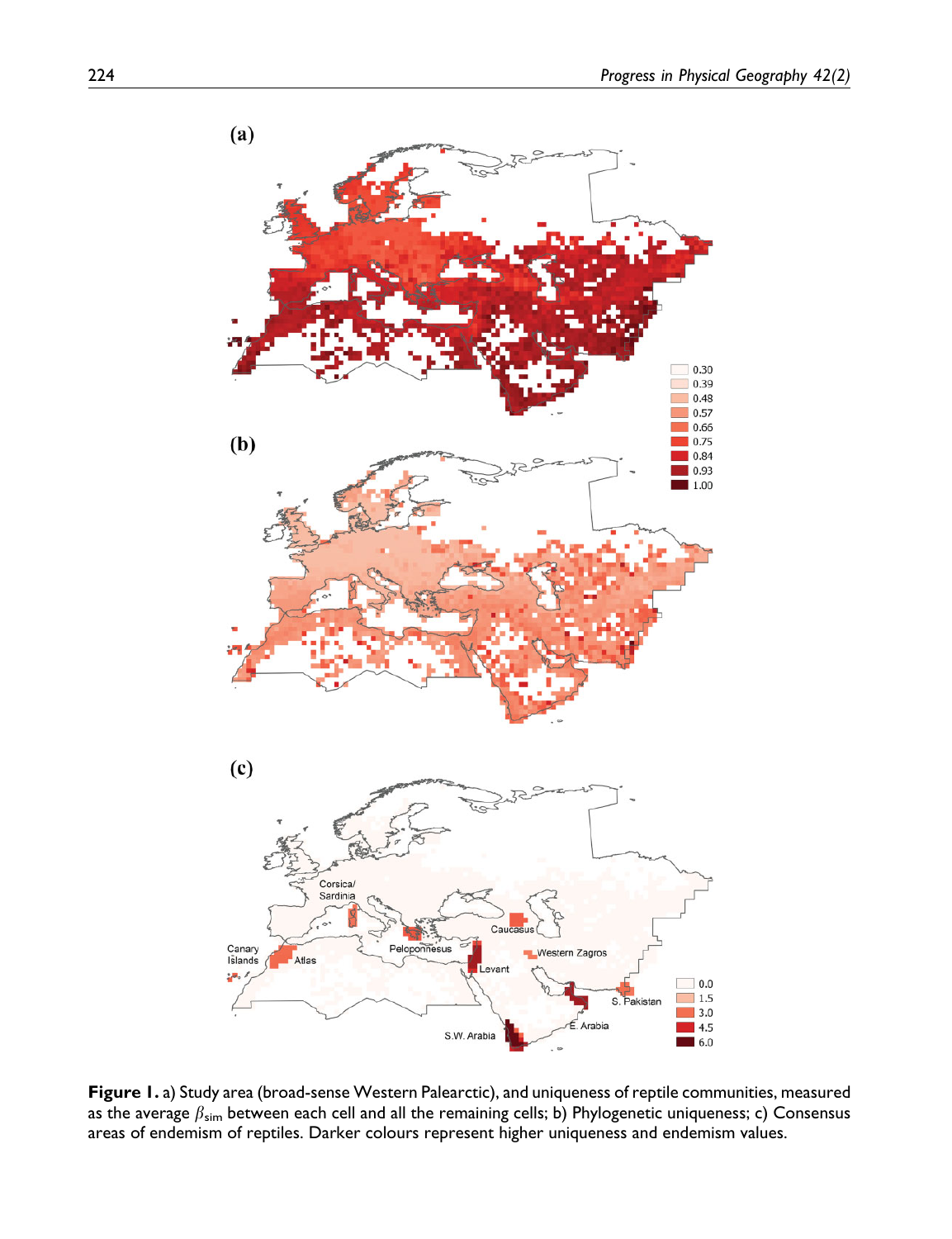2013; Legendre and Legendre, 2012; Linder et al., 2012).

Our analysis was repeated three times: at the species and at the genus level (without considering phylogenetic information; Kreft and Jetz, 2010; Rueda et al., 2013), and integrating phylogenetic information into analyses (following Daru et al., 2017; Holt et al., 2013).

The genus-level analysis allows for better representation of long-term biogeographical processes and to identify major subdivisions, while species-level analyses are related to more recent diversification and eco-geographical processes (Kreft and Jetz, 2010; Rueda et al., 2013) and produce more subdivisions. In preliminary analyses we also assessed the performance of a family-level analysis. However, we do not present the results of the family-level analysis because of its weak biogeographical signal within the study area and because results were consistent with the major subdivisions obtained by the genus-level analysis. A complete phylogenetic supertree of reptiles is not available for the study area (only 49% of species are included in the Zheng and Wiens (2016) supertree), thus hampering a phylogenetic analysis including all the species. However, for Squamata (i.e. lizards and snakes), phylogenetic information was available for 94% of genera (Zheng and Wiens, 2016), therefore the phylogenetic analysis was performed focusing on squamate reptiles. Nonmonophyletic genera in the Zheng and Wiens (2016) phylogeny (Ablepharus, Algyroides, Bunopus, Cyrtopodion, Eumeces, Mediodactylus, Saurodactylus) were excluded from the phylogenetic analyses. Analyses were performed in R 3.4 (R Development Core Team, 2017) using the packages cluster, vegan, raster, ape and betapart.

2.2 Endemism. We used the optimality criterion implemented in the NDM/VNDM program (Goloboff, 2004) to identify the areas of endemism. Within NDM/VNDM, NDM is the basic search engine, while VNDM helps visualization and diagnosis. NDM/VNDM is a grid-based method, searching for sets of cells that are congruent for the distribution of a large number of species (Szumik and Goloboff, 2004; Szumik et al., 2002). NDM/VNDM assigns an endemicity score to each species and area. The score of species increases if more records exist inside a candidate endemism area and fewer exist outside. The total endemicity score of an area is the sum of the endemicity of all species that are present within that area (Szumik and Goloboff, 2004; Szumik et al., 2002). We considered all sets with a score  $> 2.75$  and three or more endemic species. We ran the search 100 times, selecting the species with a minimum endemicity score of 0.4. This parameter set allows the identification of a limited number of major areas of endemism within a broad study area (for additional details, see Aagesen et al., 2013; Szumik and Goloboff, 2004; Szumik et al., 2006). We then calculated the loose consensus at 5% of similarity of species with any area, as suggested to identify main areas of endemism in broad-scale studies (Aagesen et al., 2013).

2.3 Predictors of biogeographical structure and endemism. We analysed the relationships between biogeographical structure, endemism and several broad-scale environmental features. We considered parameters representing current average climatic conditions, current climate variability, energy availability, climatic stability during Late Quaternary, topographic heterogeneity and insularity (Rosauer and Jetz, 2015; Sandel et al., 2011). Specifically, we considered eight variables: mean annual temperature, annual precipitation, seasonality of temperature, seasonality of precipitation (measured as coefficient of variation) (obtained from Worldclim; Hijmans et al., 2005), normalized digitized vegetation index (NDVI), climate-change velocity during Late Quaternary (Sandel et al., 2011), altitudinal range within the cell (calculated from a 1-km resolution digital elevation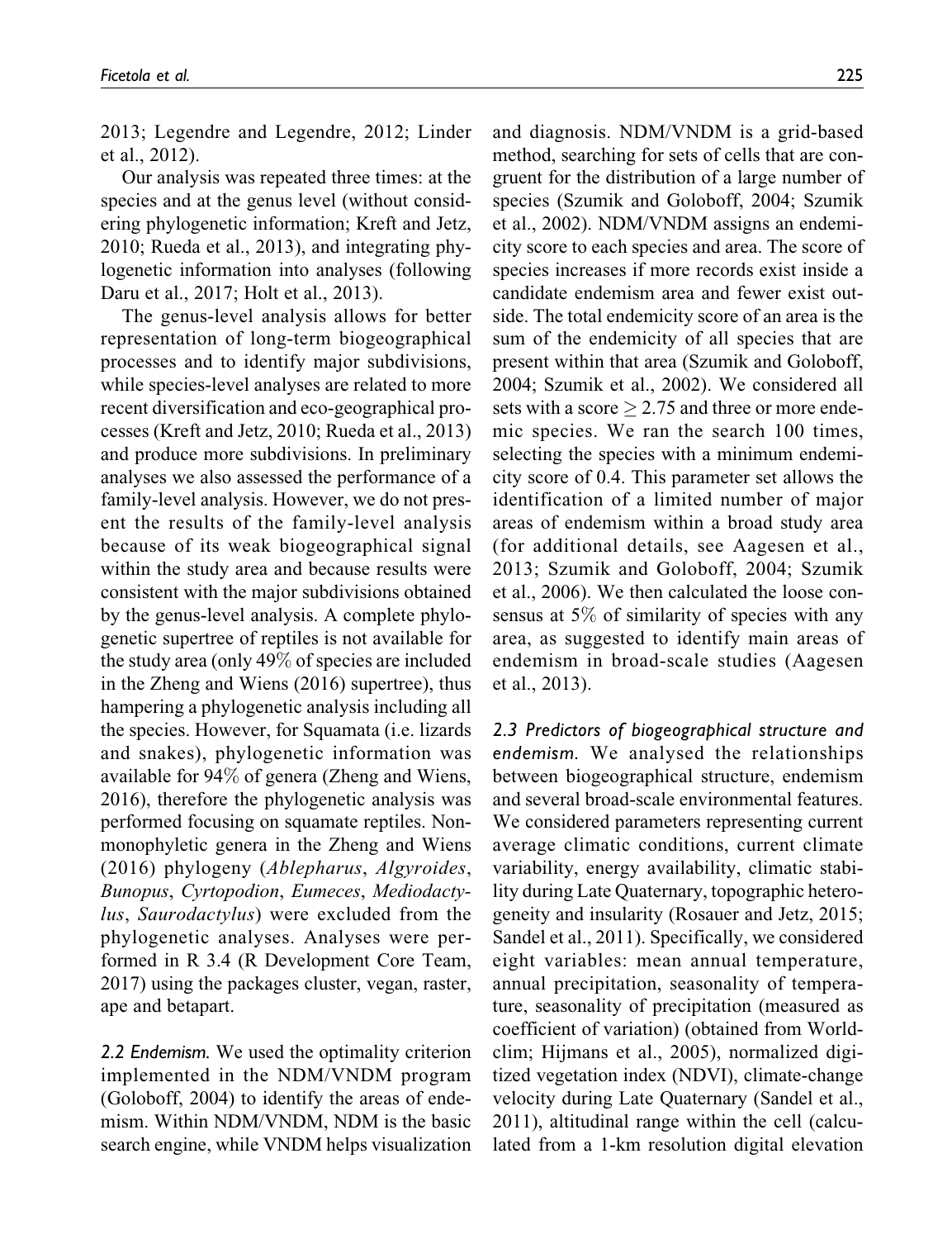|                        | Method |              |       |       |       |              |  |  |
|------------------------|--------|--------------|-------|-------|-------|--------------|--|--|
|                        | UPGMA  | <b>WPGMA</b> | Ward  | SL    | CL    | <b>DIANA</b> |  |  |
| Genus-level analysis   | 0.728  | 0.613        | 0.651 | 0.059 | 0.293 | 0.433        |  |  |
| Species-level analysis | 0.793  | 0.703        | 0.518 | 0.157 | 0.395 | 0.485        |  |  |
| Phylogenetic analysis  | 0.802  | 0.612        | 0.553 | 0.556 | 0.685 | 0.765        |  |  |

**Table 1.** Cophenetic correlation coefficients between the  $\beta_{sim}$  distance matrix and the results of cluster analysis performed with six distinct algorithms.

model; www.worldclim.org), and contiguous land area. Contiguous land area is the average area of the continent or island(s) on which the grid cell occurs, is lower in cells within islands and has been proposed as a potential driver of endemism (Rosauer and Jetz, 2015). Potential evapotranspiration has been proposed as an important predictor of reptile richness (Rodriguez et al., 2005), but was not considered here because of its strong collinearity with temperature  $(r = 0.92)$ . After the removal of potential evapotranspiration, pairwise correlation was limited ( $|r|$  < 0.7) for nearly all the environmental variables. A stronger correlation  $(r =$ 0.8) existed between annual precipitation and NDVI. However, in all models the variance inflation factors were considerably less than 10 for all variables, indicating that collinearity does not pose major issues to the models (Dormann et al., 2013). Conclusions remain consistent if precipitation or NDVI are removed from models.

For each cell, we calculated community uniqueness as the average  $\beta_{\text{sim}}$  between the cell and all the remaining cells, as this represents a measure of biogeographical structuration of communities (Holt et al., 2013). We used generalized least squares (GLS) to relate community uniqueness and endemism to the eight environmental parameters. GLS allows integrating spatial autocorrelation into the error term, and is one of the spatial regression methods showing the best performance as it allows an accurate estimation of coefficient parameters

and has low type I and type II errors (Beale et al., 2010; Beguería and Pueyo, 2009). First, we built models relating the community uniqueness and endemism values of cells to all the eight predictors. Subsequently, we built models with all possible combinations of independent variables, and ranked them following the corrected Akaike's Information Criterion (AICc). The model with lowest AICc was considered as the minimum adequate model. We also used Akaike's weights  $(AIC_{weight})$ , which provide useful information on the relative importance of predictors (Giam and Olden, 2016). In GLS we used a Gaussian spatial error structure in order to take into account spatial autocorrelation, as this was the error structure allowing better control of spatial autocorrelation (lower average residual autocorrelation than models with exponential or spherical error) (Beguería and Pueyo, 2009).

### III Results

# 1 Biogeographical structure

In all the analyses (species level, genus level and phylogenetic), the UPGMA showed the highest cophenetic correlation with the  $\beta_{\text{sim}}$  /  $p_{\text{sim}}$  distance matrices (Table 1), therefore UPGMA was selected as clustering algorithm. The highest levels of average  $\beta_{sim}$  and  $p\beta_{sim}$ were observed in the south of the study area, with particularly high values in the Canary Islands and in the mountains of Central Asia (Figure  $1(a)$  and  $(b)$ ).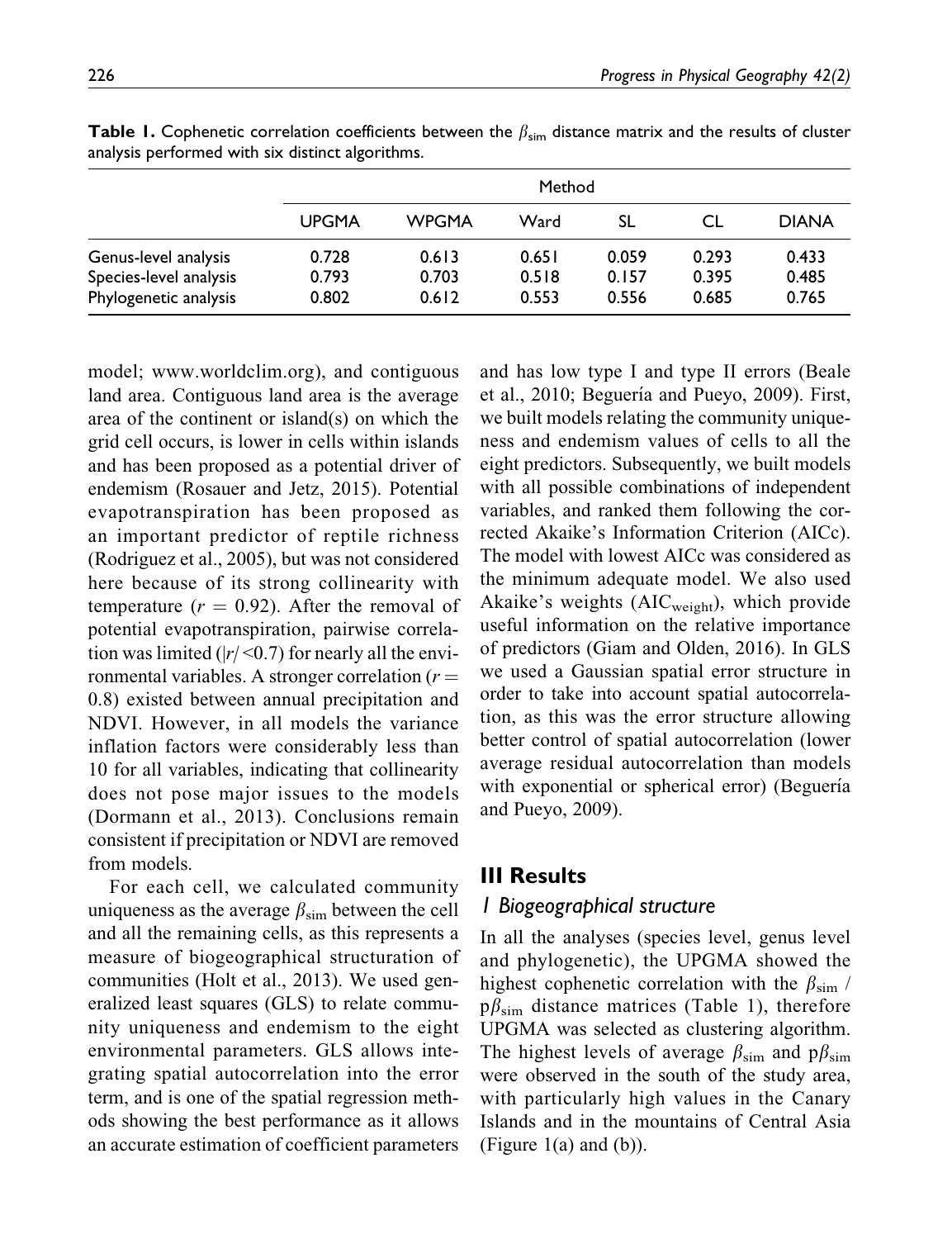

Figure 2. Dendrograms and maps resulting from hierarchical clustering of grid cells based on  $\beta_{sim}$  dissimilarity of reptile communities, analysed at the level of a) genera; b) species and c) phylogeny. The same colours are used in maps and dendrograms.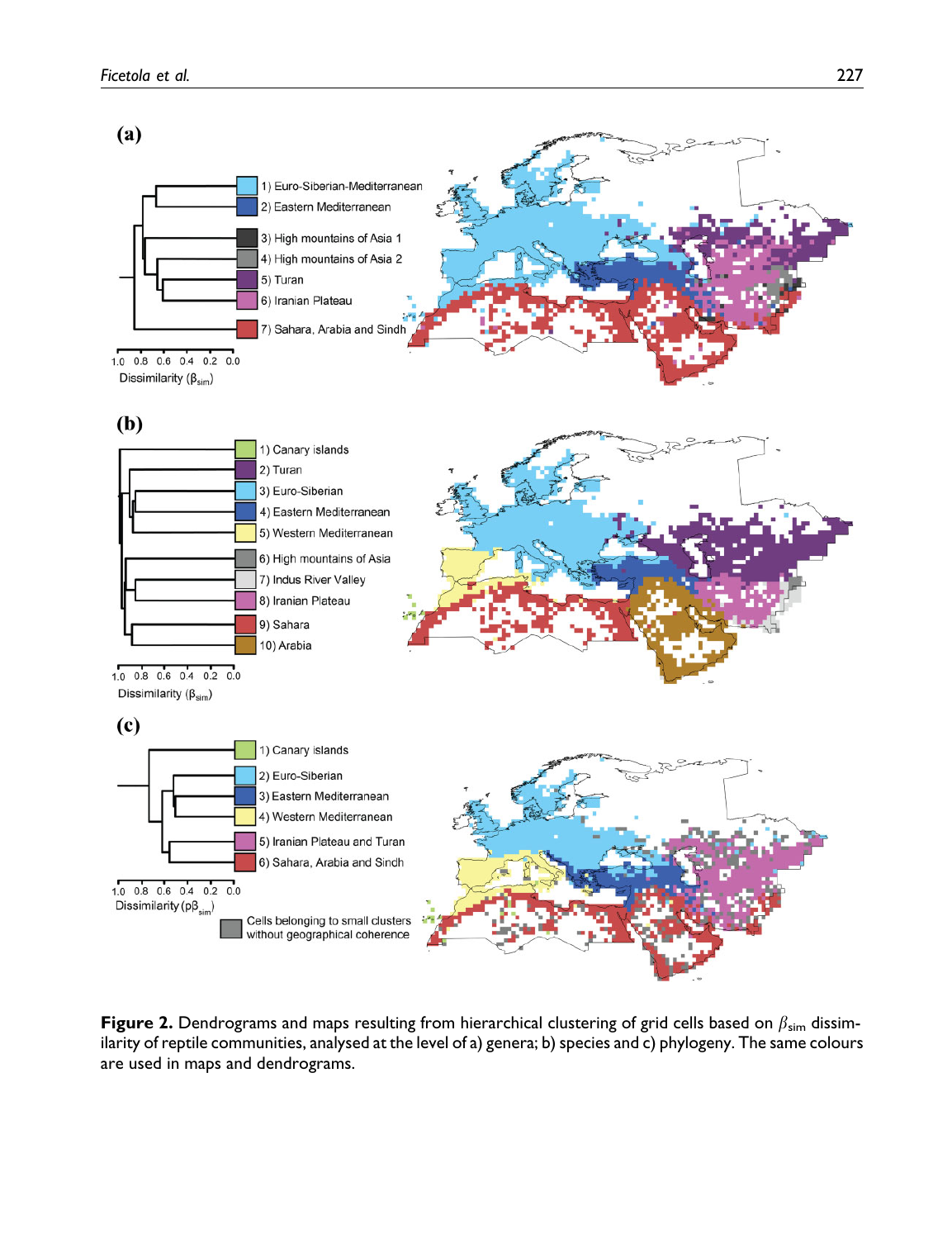The analysis at the genus level identified seven clusters (Figure 2(a)): 1) Euro-Mediterranean (also including Canary Islands, north-west Africa, northern Anatolia, the Caucasus); 2) Eastern Mediterranean (Aegean area, Anatolia, the Levant, Zagros Mountains); 3) and 4) two small clusters representing the high mountains of Central Asia, corresponding to the western slopes of the Hindu Kush, Karakorum, Pamir, Alai and Tien-Shan ranges; 5) Iranian Plateau and South Turan; 6) North Turan; and 7) Saharo-Arabian-Sindian (including the Sahara, the Arabian Peninsula, Mesopotamia, south coastal Iran and lowlands of Pakistan).

The analysis at the species level identified 10 major clusters (Figure 2(b)): 1) Canary Islands; 2) Turan; 3) Euro-Siberian (most of Europe and northern Anatolia); 4) Eastern Mediterranean and Western Middle East (Anatolia, the Levant and mountains of north-western Iran); 5) Western Mediterranean (Maghreb and the Iberian Peninsula); 6) high mountains of Central Asia; 7) the Indus River Valley, representing a transition zone with the Oriental realm; 8) Iranian plateau; 9) Sahara; and 10) Arabia (including south-western Iran).

The phylogenetic analysis identified six major clusters: 1) Canary Islands; 2) Euro-Siberian; 3) Eastern Mediterranean and Western Middle East; 4) Western Mediterranean (including the Maghreb and the Iberian and Italian peninsulas); 5) Irano-Turanian; and 6) Saharo-Arabian-Sindian (Sahara, Arabia, southern Iran and lowlands of Pakistan). Furthermore, in the phylogenetic analysis several clusters without geographical coherence were present, spanning over the whole Western Palearctic (shown in grey in Figure 2(c)). The phylogenetic analyses were in general agreement with the specieslevel and genus-level analyses. The main differences were a clear identification of Eastern and Western Mediterranean, which was already proposed by previous studies (Vigna Taglianti et al., 1999), but here emerge more extensively,

and the lack of boundary between the Turan lowlands and the Iranian plateau.

The integration of the three analyses supports some of the biogeographic subdivisions proposed by previous studies (Sindaco and Jerem- $\text{čenko}, 2008$ : 1) Canary Islands; 2) Sahara; 3) Arabian Peninsula; 4) Iranian Plateau; 5) Turan lowlands; and 6) a transition zone between the Palearctic and the Oriental fauna in the Indus Valley. Sindaco and Jeremčenko (2008) proposed a Euro-Siberian subregion, excluding the Mediterranean basin. The Euro-Siberian region is characterized by a very low number of species and without endemics, and is identified in the phylogenetic analysis only, where it includes northern Anatolia and north-western Caucasus. Furthermore, the Mediterranean region (Sindaco and Jeremčenko, 2008) is split in two: a Western Mediterranean region (supported by both the species-level and phylogenetic analyses) and an Eastern Mediterranean region (supported by all the analyses). The latter includes most of Anatolia, the Levant and the mountains of northern and western Iran, thus replacing the Western Asian Mountain transition zone proposed by Sindaco and Jeremčenko (2008), with substantially changed boundaries. Finally, the high mountains of Central Asia region proposed by Sindaco and Jeremčenko (2008) is not supported by the phylogenetic analysis, and is poorly resolved by other analyses, probably because of the complex orography of the area, where deep valleys mainly inhabited by Turanian fauna intergrade with high mountains hosting several Central Asian montane endemics.

# 2 Areas of endemism

The analysis of endemism identified 27 candidate areas. These candidate areas were grouped in nine consensus areas: the Canary Islands; Western Morocco (including the High and Middle Atlas); Corsica and Sardinia; the Peloponnesus; the Levant; the Caucasus; South-Western Arabia; the Hajar Mountains in eastern Arabia;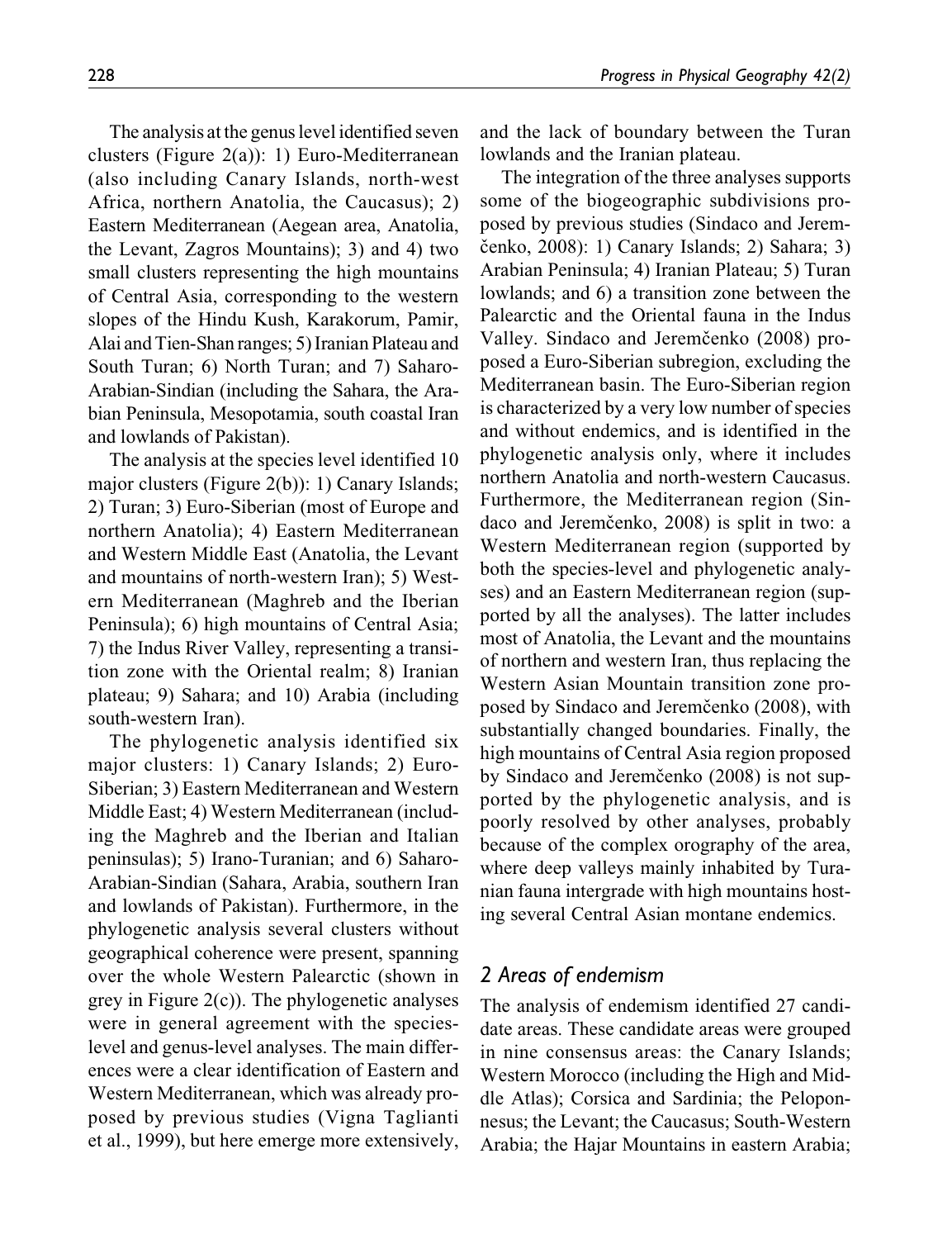a small area in the Western Zagros Mountains; and Southern Pakistan (Figure  $1(c)$ ). These areas agree rather well with the hotspots for the presence of steno-endemic reptiles identified by Sindaco and Jeremčenko (2008: figure 5.6). All native species of the Canary Islands are insular endemics belonging to three genera and families: Gallotia (endemic), Tarentola and Chalcides. Western Morocco is a major area of endemism, with endemics belonging to several genera and families such as Trogonophis, Blanus, Saurodactylus, Quedenfeldtia, Atlantolacerta, Scelarcis, Timon, Mesalina, Psammodromus, Chalcides and Vipera. Corsica and Sardinia share some endemics such as the monotypic genus Archaeolacerta, as well as Algyroides fitzingeri and Podarcis tiliguerta. Endemics of the Peloponnesus include Anguis cephallonicus, Algyroides moreoticus, Podarcis peloponnesiacus and the monotypic endemic genus Hellenolacerta.

The Levant (from Lebanon to Sinai) is the area with the highest reptile richness in the Western Palearctic (Ficetola et al., 2013; Roll et al., 2017; Sindaco and Jeremčenko, 2008; Sindaco et al., 2013) and is also the major area of endemism, with endemic species belonging to the genera Mediodactylus, Ptyodactylus, Ablepharus, Chalcides, Ophiomorus, Acanthodactylus, Phoenicolacerta, Parvilacerta for lizards, and to the snake genera Rhinotyphlops, Platyceps, Telescopus, Atractaspis, Micrelaps, Daboia and Montivipera. The Caucasus hosts endemic species mostly belonging to the radiations of two genera, Darevskia and Vipera (subgenus Pelias). The Arabian Peninsula shows two main centres of endemism in South-West Arabia and in the Hajar Mountains (eastern Arabia). The South-Western hot-spot is characterized by endemic species of the genera Pelomedusa, Agamodon, Hemidactylus, Pristurus, Stenodactylus, Acanthocercus, Chamaeleo, Scincus, Varanus, Acanthodactylus, Philochorthus, Myriopholis and Echis. The Hajar Mountains are characterized by the occurrence of many endemics belonging to the genera Asaccus, Hemidactylus, Pristurus, Ptyodactylus and Echis and the endemic lacertid genus Omanosaura. A small area of endemism in the mountains of Western Zagros hosts several endemic species belonging to the genera Rhynchocalamus, Asaccus and Pseudocerastes. The Zagros is an area where many endemic species are only known for one or a handful of localities (Meiri et al., 2018), and the limited extension of this hot-spot is probably related to the scarcity of data for this area. Finally, within the study area, several species are restricted to Southern Pakistan (Sindh). However, this is not a true area of endemism, since it is inhabited by many Oriental species that actually have a broader distribution in India.

# 3 Environmental features and biogeographical structure

The uniqueness of reptile communities was highest in cells showing stable climate during the Quaternary, high temperature, high seasonality for precipitation, and low primary productivity. The multivariate, spatially explicit models also suggested a positive role of temperature seasonality, and a negative role of altitudinal range, but these relationships were very weak using Pearson's correlations (Table 2(a)). The environmental features related to phylogenetic uniqueness were similar to the ones related to community uniqueness, with higher phylogenetic uniqueness in cells showing stable climate during the Quaternary, high temperature, high seasonality for precipitation, and low primary productivity (Table 2(b)).

Reptile endemism was highest in areas showing the lowest temperature seasonality, high precipitation seasonality and stable climate during the Late Quaternary. When taking into account the other variables, endemism was positively related to annual temperature, precipitation and continentality. However, these relationships were not evident in univariate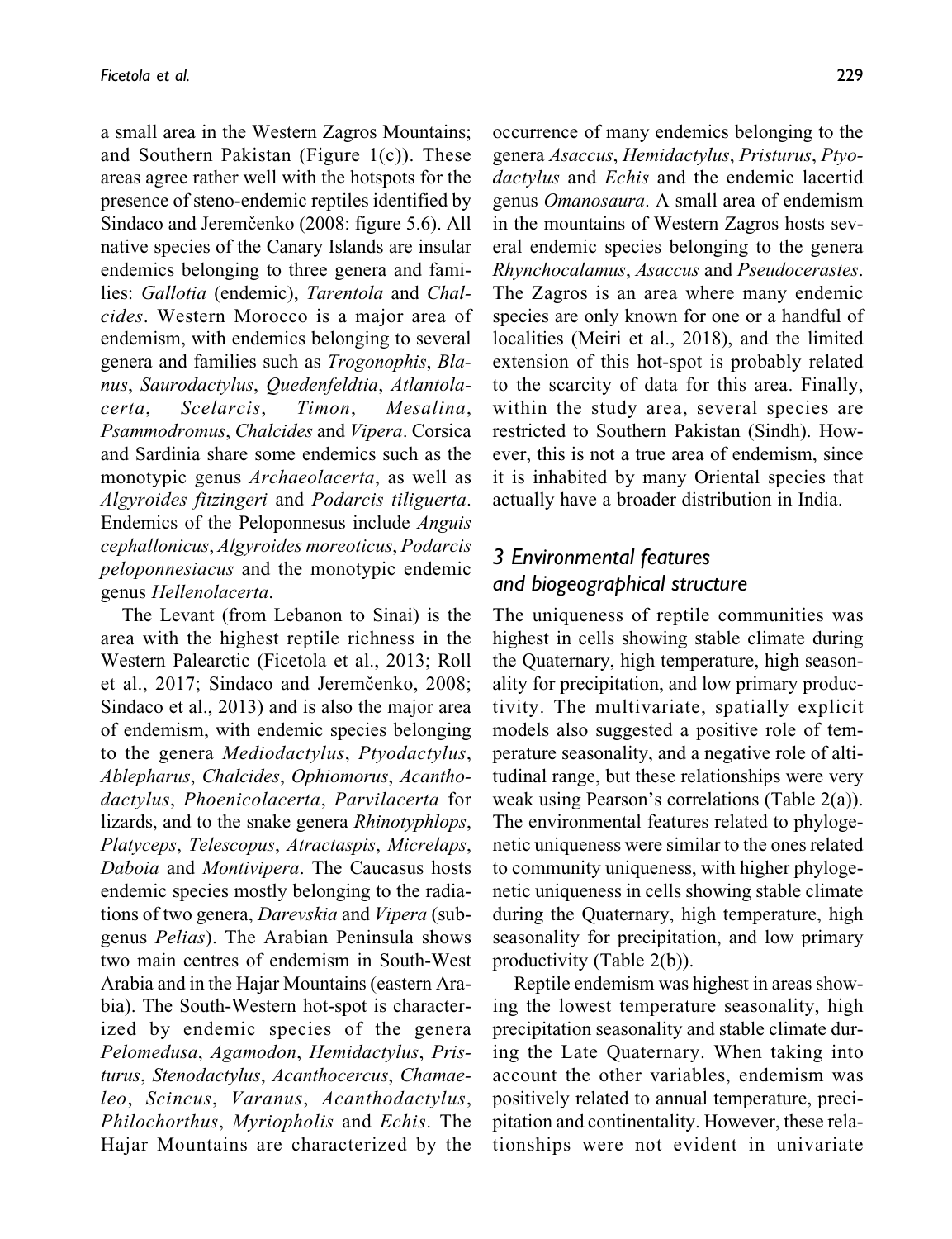Table 2. Relationships between eight environmental variables and community uniqueness and endemism of reptiles of the Western Palearctic. Four measures are used to describe the relationships among variables: Pearson correlation with the dependent variable (r); regression coefficients from a generalized least square model considering all the variables (GLS); regression coefficients from the best-AIC generalized least square model (GLSREDUCED); Akaike weights based on GLS models (AIC<sub>weight</sub>). Temp  $=$  mean annual  $temperature;$  Prec  $=$  annual precipitation; TempS = temperature seasonality; PrecS = precipitation seasonality;  $NDVI = normalized$  digitized vegetation index; Velocity  $=$  Late Quaternary climate change; Cont  $=$  contiguous land area.

|                                                           | r        | GLS                | GLS <sub>REDUCED</sub> AIC <sub>weight</sub> |        |  |  |  |  |  |
|-----------------------------------------------------------|----------|--------------------|----------------------------------------------|--------|--|--|--|--|--|
| (a) dependent: community uniqueness (mean $\beta_{sim}$ ) |          |                    |                                              |        |  |  |  |  |  |
| Temp                                                      | 0.621    | 3.6E-04            | 3.8E-04                                      | >0.99  |  |  |  |  |  |
| Prec                                                      |          | $-0.655 - 0.0005$  |                                              | < 0.01 |  |  |  |  |  |
| TempS                                                     | 0.004    | 6.3E-06            | $6.1E-06$                                    | >0.99  |  |  |  |  |  |
| PrecS                                                     | 0.621    | 0.004              | 0.004                                        | 0.59   |  |  |  |  |  |
| <b>NDVI</b>                                               | $-0.731$ | $-0.001$           | $-0.001$                                     | >0.99  |  |  |  |  |  |
| Velocity                                                  | $-0.460$ | $-0.022$           | $-0.022$                                     | >0.99  |  |  |  |  |  |
| AltRange                                                  | 0.092    | $-0.006$           | $-0.007$                                     | 0.92   |  |  |  |  |  |
| Cont                                                      | 0.085    | $-0.003$           |                                              | 0.49   |  |  |  |  |  |
| (b) dependent: phylogenetic uniqueness                    |          |                    |                                              |        |  |  |  |  |  |
| (mean $p\beta_{sim}$ )                                    |          |                    |                                              |        |  |  |  |  |  |
| Temp                                                      | 0.415    | $I.7E-04$          | I.9E-04                                      | >0.99  |  |  |  |  |  |
| Prec                                                      | $-0.522$ | $-4.3E-04$         |                                              | 0.08   |  |  |  |  |  |
| TempS                                                     | 0.102    | 5.6E-06            | 5.7E-06                                      | >0.99  |  |  |  |  |  |
| PrecS                                                     | 0.459    | 0.004              | 0.004                                        | 0.95   |  |  |  |  |  |
| <b>NDVI</b>                                               | $-0.595$ | $-0.001$           | $-0.001$                                     | >0.99  |  |  |  |  |  |
| Velocity                                                  | $-0.219$ | $-0.010$           | $-0.001$                                     | >0.99  |  |  |  |  |  |
| AltRange                                                  | 0.009    | $-0.004$           | $-0.005$                                     | 0.69   |  |  |  |  |  |
| Cont                                                      |          | $0.130 - 0.001$    |                                              | 0.18   |  |  |  |  |  |
| (c) dependent: endemism                                   |          |                    |                                              |        |  |  |  |  |  |
| Temp                                                      | 0.201    | 5.3E-04            | 5.3E-04                                      | 0.47   |  |  |  |  |  |
| Prec                                                      | $-0.060$ | 0.006              | 0.006                                        | 0.64   |  |  |  |  |  |
| TempS                                                     |          | $-0.227 - 1.6E-05$ | $-1.6E-05$                                   | 0.84   |  |  |  |  |  |
| PrecS                                                     | 0.204    | 0.023              | 0.023                                        | 0.95   |  |  |  |  |  |
| <b>NDVI</b>                                               | $-0.067$ | $1.6E-05$          |                                              | 0.28   |  |  |  |  |  |
| Velocity                                                  |          | $-0.136 - 0.042$   | $-0.042$                                     | 0.99   |  |  |  |  |  |
| AltRange                                                  | 0.151    | $-5.4E-04$         |                                              | 0.21   |  |  |  |  |  |
| Cont                                                      | 0.035    | 0.013              | 0.013                                        | 0.74   |  |  |  |  |  |
|                                                           |          |                    |                                              |        |  |  |  |  |  |

correlations, and only showed a limited support by model averaging (Table 2(c)).

# IV Discussion

### 1 Biogeographical structure

Our quantitative analyses on reptiles identified a clear biogeographical structure within the broad-sense Western Palearctic, and provided insights on the role of present and past environmental features. Previous global analyses performed on mammals, birds and amphibians indicate that our study area is actually part of two biogeographical regions: the Saharo-Arabian in the south and the Eurasian in the north, which can be considered to belong to distinct realms (Holt et al., 2013; Kreft and Jetz, 2010; Rueda et al., 2013). Our analyses obtained similar results, as a strong separation occurred between a southern region comprising Sahara, Arabia, Mesopotamia, southern Iran and lowlands of Pakistan (which matches rather well the Saharo-Arabian realm of previous analyses), and a northern, Euro-Mediterranean region (i.e. Europe, the Mediterranean basin and Anatolia), which is the Eurasian portion of the Palearctic (Holt et al., 2013; Kreft and Jetz, 2010; Rueda et al., 2013). The pattern we obtained with reptiles was generated using data and approaches that are independent from previous analyses (Holt et al., 2013; Kreft and Jetz, 2010; Rueda et al., 2013), further stressing the clear separation between Eurasian and Saharo-Arabian faunas. The Iranian plateau and the Turanian lowlands, placed respectively in the Saharo-Arabian and in the Palearctic realms by Holt et al. (2013), host closely related reptile faunas. As a consequence, with reptiles the subdivision between these two regions is only evident in the species-level analyses, and becomes weaker when deep phylogenetic relationships are taken into account.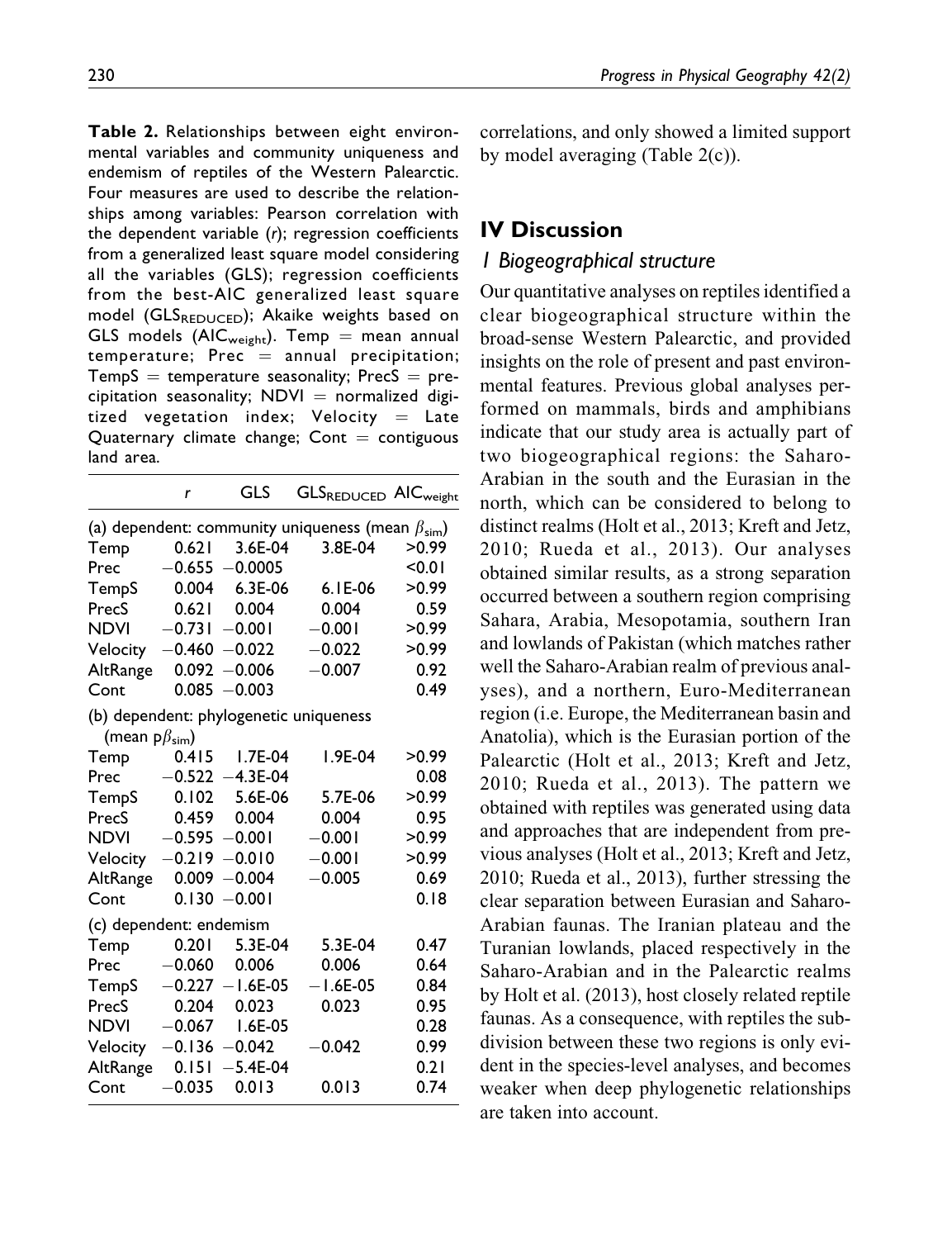Within the northern region (Euro-Mediterranean), we identified a clear separation between Central Europe, the Western Mediterranean and the Eastern Mediterranean. The Eastern Mediterranean (southern Balkans, Anatolia, Cyprus, the Levant and north-western Iran), was not evident in biogeographical analyses on other taxa (Holt et al., 2013). This area hosts a very rich reptile fauna (Sindaco et al., 2000), with a large number of endemic species. The Canary Islands are a very distinct cluster in both the phylogenetic and species-level analyses (Figure 2), given the exceptional level of endemism of this archipelago (all the native species are endemic). Nevertheless, the Canary Islands are closely associated to the Euro-Mediterranean regions, because all present species have originated from radiation processes occurring during the last 10–20 million years (Carranza et al., 2002; Cox et al., 2010), thus this region reflects relatively recent biogeographical processes.

The southern region (Sahara, Arabia and Sindh) is closely related to Iran and Turan, and the affinity between these areas is particularly evident in the phylogenetic analyses (Figure 2(c)). Overall, several subregions are evident along a west–east transect (Figure 2(b)): a Saharo-Arabian, a Irano-Turanian region and the Indus River Valley, which constitutes the transition zone between the Palearctic and the Oriental realms. In analyses performed on other taxa, the separation between Sahara, Arabia and Iran was detected for mammals, while was not evident for birds and amphibians (Holt et al., 2013).

The relationships between the Saharo-Arabian bioregion and the other regions are highly controversial. Holt et al. (2013), analysing the distribution of amphibians, birds and mammals, identified this bioregion as an independent realm, closely related to the Afrotropical one. However, others suggested that the Saharo-Arabian can be better described as a transition zone between the Palearctic and the Afrotropical (Kreft and Jetz, 2013). Reptiles are particularly interesting when studying the biogeography of this region, as they are among the vertebrates with the strongest adaptations to arid environments. The complete data set of reptile distribution available in this study, combined with the data available for Africa (Chippaux, 2006; Largen and Spawls, 2010; Spawls et al., 2004; Trape and Y, 2006; Trape et al., 2006) allow us to confirm that the Saharo-Arabian bioregion has intermediate features between the Afrotropical and the rest of the Palearctic. Nevertheless, at least for reptiles, the Saharo-Arabian area is slightly closer to the other Palearctic regions than to the Afrotropical ones (see supplementary material, Appendix S1), agreeing with previous biogeographical proposals (Sindaco and Jeremčenko, 2008).

The species-level analysis was in general agreement with the genus-level analysis, but identified more clusters. Some authors suggested that species-level analyses of wide biogeographical regions are less appropriate than analyses at higher taxonomic levels (e.g. genus or family) (Proches and Ramdhani, 2012; Rueda et al., 2013). Areas with distinct faunas at the species level (i.e. Canary Islands) were clearly identified, and subregions emerged within the Saharo-Arabian and the Irano-Turanian clusters (Figure 2). This suggests that species-level analyses can identify biogeographical patterns determined by processes that occurred at finer spatial and/or temporal scales. Species have smaller ranges than genera, and this can determine the small clusters within the ones revealed by genera. Phylogenetic analyses provide additional information, given that they take into account both recent and deep evolutionary events, and can be particularly suitable to identify the similarity among regions. Overall, performing analyses at multiple levels can help to identify biogeographic processes occurring at multiple scales and to confirm the reliability of obtained results (Kreft and Jetz, 2010).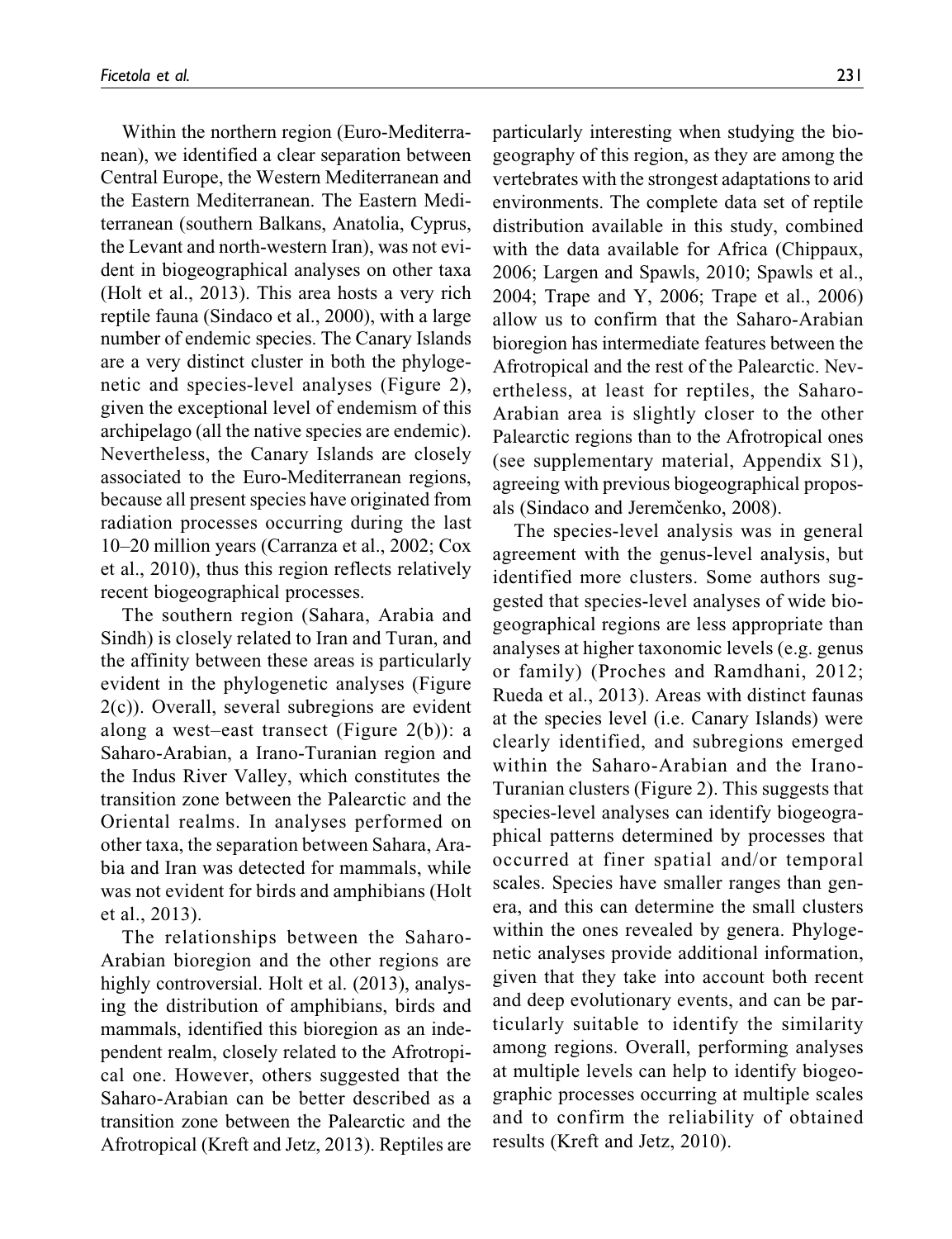### 2 Methodological limitations

Biogeographical analyses can be performed using both cell-presence data (e.g. this study) and range polygons (e.g. Holt et al., 2013). Uncertainty exists in all species distribution data (Rocchini et al., 2011), thus both approaches have their own limitations. For instance, with range polygons the unoccupied areas within species ranges are sometimes recorded as presence areas (i.e. false presences exist), while range margins are often inaccurate and, particularly in some poorly surveyed areas, underestimate species distribution (Ficetola et al., 2014; Herkt et al., 2017; Rondinini et al., 2006). On the other hand, cell-presence data sometimes underestimate the true distribution of species, as taxa may remain unrecorded if sampling effort is not exhaustive. For instance, in the study area the known species richness is very low in the least accessible areas, suggesting that the distribution of species in the areas most difficult to sample is underestimated (Ficetola et al., 2013), and this can clearly influence the outcome of analyses. The limited knowledge of species distribution may explain the uncertainty of regionalization in parts of our study area. Phylogenetic analyses require even more data than the non-phylogenetic ones (both distribution and phylogenetic information), and can be particularly sensitive to uncertainties and gaps (Daru et al., 2017). The lack of information for some taxa might explain why, in phylogenetic analyses, it was impossible to assess biogeographical relationships in a number of cells (grey cells in Figure 2(c)).

Methodological differences may explain discrepancies with studies performed on subsets of the study region. For instance, Rueda et al. (2010) observed a strong regionalization of reptiles within Europe (8 clusters), while Europe was rather homogeneous in our analyses (Figure 2). However, our analysis covered a much broader extent and aimed to detect the major subdivisions, while analyses at finer

geographical resolutions and over smaller regions can allow the recovery of finer biogeographical structures. Furthermore, the Rueda et al. (2010) study was based on range polygons instead of cell-based maps. Additional studies are required to test whether range polygons and cell-presence data, analysed over the same spatial extent, provide consistent results. Range polygon maps for all the reptile species will be available in the future (Roll et al., 2017) and will provide an excellent opportunity to assess how data features affect the outcome of biogeographical analyses.

Tools for quantitative biogeographical analyses have been developed to improve the objectivity of studies, still the selection of methodological parameters remain subjective, and may strongly influence outcomes. For instance, our endemism analysis did not detect the Iberian Peninsula, which hosts multiple endemic reptiles (Sindaco and Jeremčenko, 2008; Sillero et al., 2014). This is probably due to the fact that in the Iberian Peninsula many endemic reptiles are mountain species occurring parapatrically or allopatrically on different mountain ranges. In fact, the Iberian Peninsula would emerge if less stringent parameters were used for the identification of endemism centres (e.g. sets with endemicity scores  $\geq$  2; results not shown). In this study, stringent parameters were used because the aim was to detect the areas with the highest endemism levels over a broad region, but studies with different aims (e.g. identification of endemism areas within smaller regions) can obtain non-identical results, even when using the same analytical approaches.

# 3 Environmental features and biogeographical structure

Our analyses support the hypothesis that present-climate and climatic stability after glaciations together represent the major determinants of biogeographical structure. The uniqueness of reptile communities was highest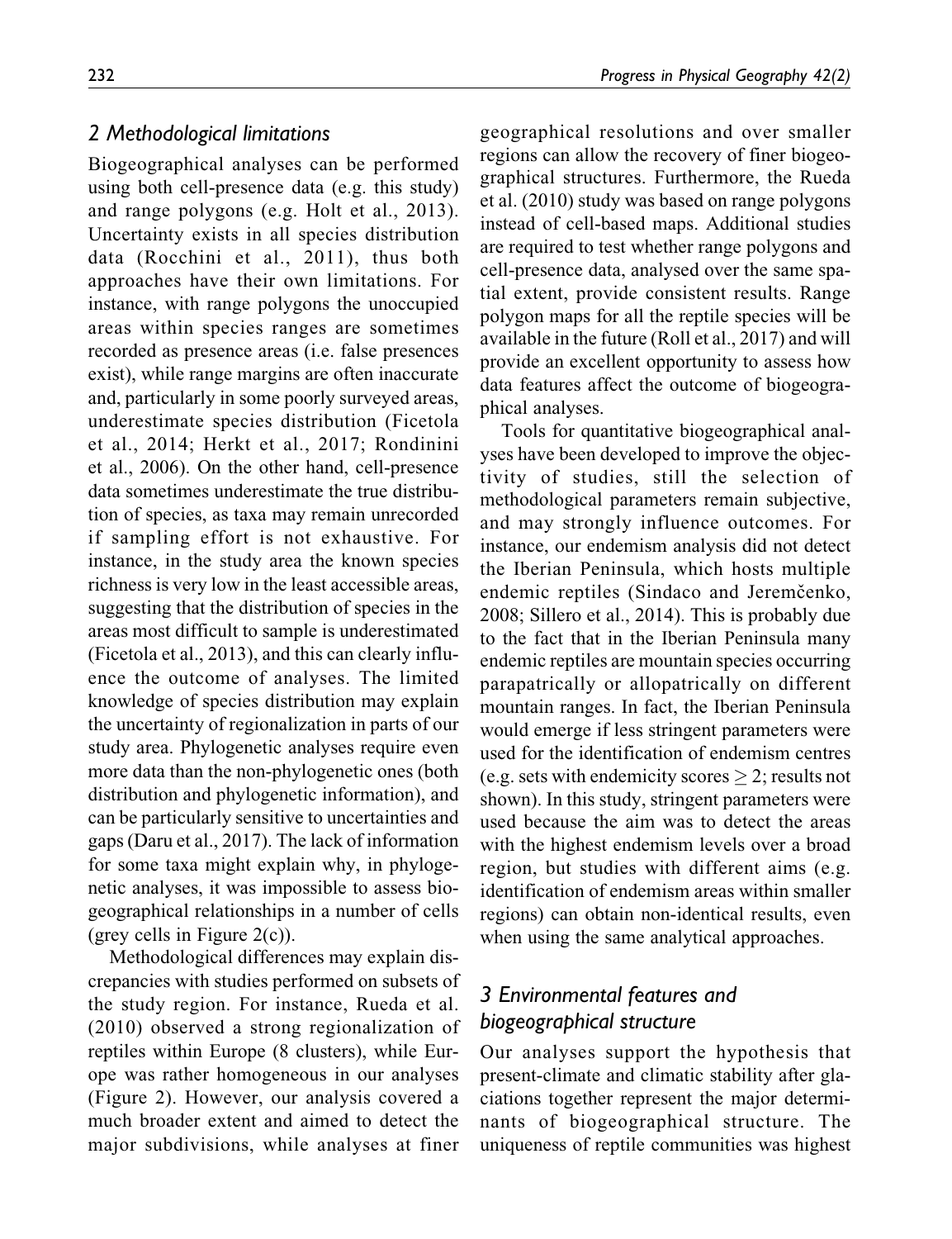in cells showing stable climate during the Quaternary, high temperature and seasonal precipitation. These features are characteristic of the semi-arid and Mediterranean climates of the south of the study area. Several analyses have shown that the availability of thermal energy is the major determinant of reptile species richness, and that reptiles can attain very high biodiversity values in arid environments (Ficetola et al., 2013; Powney et al., 2010; Rodriguez et al., 2005; Whittaker et al., 2007). Furthermore, after the ice ages reptiles have recolonized Europe starting from refugia located in the Mediterranean, and this process has resulted in a species-poor fauna in the northern regions. Actually, the reptiles living in northern areas have larger ranges (Rapoport's rule; Meliadou and Troumbis, 1997), and only a few widespread species (Zootoca vivipara, Lacerta agilis, the Anguis fragilis complex, Coronella austriaca, Natrix natrix and Vipera berus) are present across Northern Europe.

The relationships between endemism and environmental features were partially analogous, with higher endemism in arid climates characterized by seasonal precipitation and limited velocity of climatic change during the last 21,000 years. Several analyses have revealed how the stability of climate after the glaciation is a major determinant of endemism in vertebrates (Jansson, 2003; Rosauer and Jetz, 2015; Sandel et al., 2011), and our results on reptiles confirm these patterns. Islands are generally considered main centres of endemism (e.g. Jansson, 2003; Rosauer and Jetz, 2015), but our models found limited support for the role of insularity, as contiguous land area only showed a weak relationship with endemism (Table 2(c)). This does not mean that insularity is not important for reptile endemism. In fact, the Canary Islands and Corsica plus Sardinia are main areas of endemism (Figure 2(b)). On the other hand, some of the highest rates of endemism were found in continental areas such as the Levant, the Atlas, South-Western Arabia and Eastern Arabia. These have both subtropical climates and heterogeneous landscapes, which likely allowed the persistence of suitable conditions even during the Late Quaternary climatic oscillations. Furthermore, all these areas have a complex orography, which generally reduced the velocity of climate change during the Late Quaternary (Sandel et al., 2011), but also promotes the existence of multiple habitats and microclimates, thus allowing the coexistence of multiple species.

Our quantitative assessment of the biogeographical structure of reptiles within the Western Palearctic revealed several similarities with the patterns observed in other vertebrates, but also identified strong specificities. However, the analyses performed here are not global; therefore, comparisons with global-scale studies are complex. The recent completion of the Global Assessment of Reptile Distributions will soon provide global distribution maps of reptile (Roll et al., 2017), that will allow a more complete understanding of biogeographical patterns.

#### Acknowledgements

We thank A. Venchi (Australian Biological Resources Study) and Matt Talluto for linguistic corrections. Two reviewers and B. Yarnal provided insightful comments on previous drafts of the manuscript.

### Declaration of Conflicting Interests

The author(s) declared no potential conflicts of interest with respect to the research, authorship, and/or publication of this article.

#### Funding

The author(s) disclosed receipt of the following financial support for the research, authorship, and/or publication of this article: G Ficetola was partially funded by a scholarship of the University of Milano-Bicocca, and belongs to the Laboratoire d'Ecologie Alpine, which is part of Labex OSUG@2020 (ANR10) LABX56). The other authors received no financial support for the research, authorship, and/or publication of this article.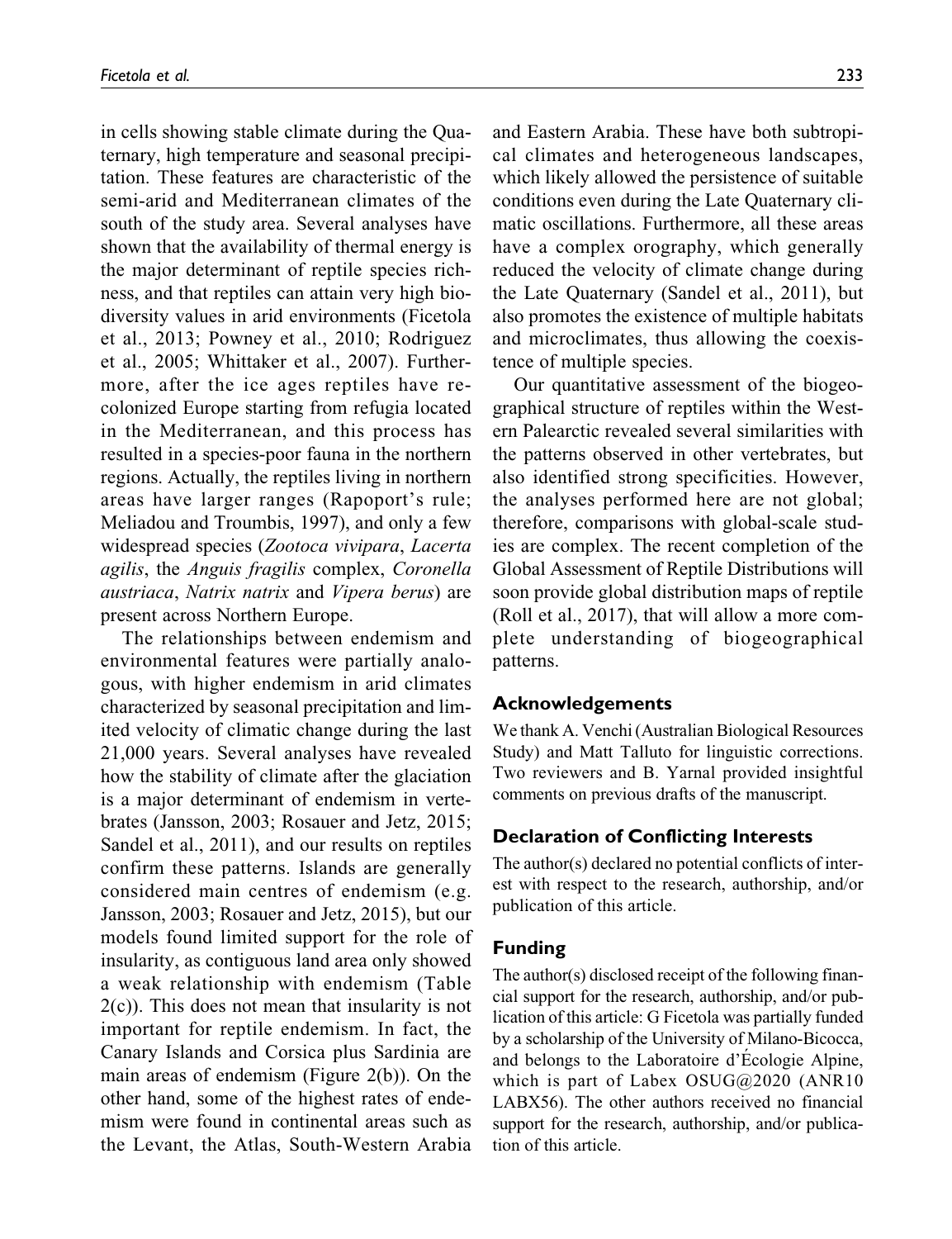#### ORCID iD

Gentile Francesco Ficetola D[http://orcid.org/0000-](http://orcid.org/0000-0003-3414-5155) [0003-3414-5155](http://orcid.org/0000-0003-3414-5155)

### Supplemental material

Supplementary material for this article is available online.

#### **References**

- Aagesen L, Szumik C and Goloboff P (2013) Consensus in the search for areas of endemism. Journal of Biogeography 40: 2011–2016.
- Arnold EN (1987) Zoogeography of the reptiles and amphibians of Arabia. In: Krupp F (ed) Proceedings of the symposium on the fauna and zoogeography of the Middle East. Wiesbaden: Ludwig Reichert, 245–256.
- Beale CM, Lennon JJ, Yearsley JM, et al. (2010) Regression analysis of spatial data. Ecology Letters 13: 246–264.
- Beguería S and Pueyo Y (2009) A comparison of simultaneous autoregressive and generalized least squares models for dealing with spatial autocorrelation. Global Ecology and Biogeography 18: 273–279.
- Borcard D, Gillet F and Legendre P (2011) Numerical Ecology with R. New York: Springer.
- Carranza S, Arnold EN, Mateo JA, et al. (2002) Relationships and evolution of the North African geckos, Geckonia and Tarentola (Reptilia: Gekkonidae), based on mitochondrial and nuclear DNA sequences. Molecular Phylogenetics and Evolution 23: 244–256.
- Chippaux J-P (2006) Les serpents d'Afrique occidentale et centrale. Paris: IRD.
- Collen B, Whitton F, Dyer EE, et al. (2014) Global patterns of freshwater species diversity, threat and endemism. Global Ecology and Biogeography 23: 40–51.
- Cox SC, Carranza S and Brown RP (2010) Divergence times and colonization of the Canary Islands by Gallotia lizards. Molecular Phylogenetics and Evolution 56: 747–757.
- Daru BH, Elliott TL, Park DS, et al. (2017) Understanding the processes underpinning patterns of phylogenetic regionalization. Trends in Ecology & Evolution 32: 845–860.
- Dormann CF, Elith J, Bacher S, et al. (2013) Collinearity: Areview of methods to deal with it and a simulation study evaluating their performance. Ecography 36: 27–46.
- Evans KL, Warren PH and Gaston KJ (2005) Speciesenergy relationships at the macroecological scale: A review of the mechanisms. Biological Reviews 80: 1–25.
- Ficetola GF, Bonardi A, Sindaco R, et al. (2013) Estimating patterns of reptile biodiversity in remote regions. Journal of Biogeography 40: 1202–1211.
- Ficetola GF, Mazel F and Thuiller W (2017) Global determinants of zoogeographical boundaries. Nature Ecology & Evolution 1: 0089. DOI: 10.1038/s41559- 41016-40089.
- Ficetola GF, Rondinini C, Bonardi A, et al. (2014) An evaluation of the robustness of global amphibian range maps. Journal of Biogeography 41: 211–221.
- Giam XL and Olden JD (2016) Quantifying variable importance in a multimodel inference framework. Methods in Ecology and Evolution 7: 388–397.
- Goloboff PA (2004) NDM/VNDM: Programs for identification of areas of endemism. Program and documentation available at: [http://www.lillo.org.ar/](http://www.lillo.org.ar/phylogeny/endemism/) [phylogeny/endemism/](http://www.lillo.org.ar/phylogeny/endemism/) (accessed 1 March 2018).
- Hawkins BA, Field R, Cornell HV, et al. (2003) Energy, water and broad-scale geographic patterns of species richness. Ecology 84: 3105–3117.
- He J, Kreft H, Gao E, et al. (2017) Patterns and drivers of zoogeographical regions of terrestrial vertebrates in China. Journal of Biogeography 44: 1172–1184.
- Herkt KMB, Skidmore AK and Fahr J (2017) Macroecological conclusions based on IUCN expert maps: A call for caution. Global Ecology and Biogeography 26: 930–941.
- Hijmans RJ, Cameron SE, Parra JL, et al. (2005) High resolution interpolated climate surfaces for global land areas. International Journal of Climatology 25: 1965–1978.
- Holt B, Lessard JP, Borregaard MK, et al. (2013) An update of Wallace's zoogeographic regions of the world. Science 339: 74–78.
- IUCN (2017) The IUCN Red List of Threatened Species: Version 2017.1. Available at: [http://www.iucnredlis](http://www.iucnredlist.org) [t.org](http://www.iucnredlist.org) (accessed 19 July 2017).
- Jansson R (2003) Global patterns in endemism explained by past climatic change. Proceedings of the Royal Society of London B: Biological Sciences 270: 583–590.
- Kaufman L and Rousseeuw PJ (1990) Finding Groups in Data: An introduction to cluster analysis. New York: Wiley.
- Knapp G (2013) What, Where, and When? Science 341: 1182–1184.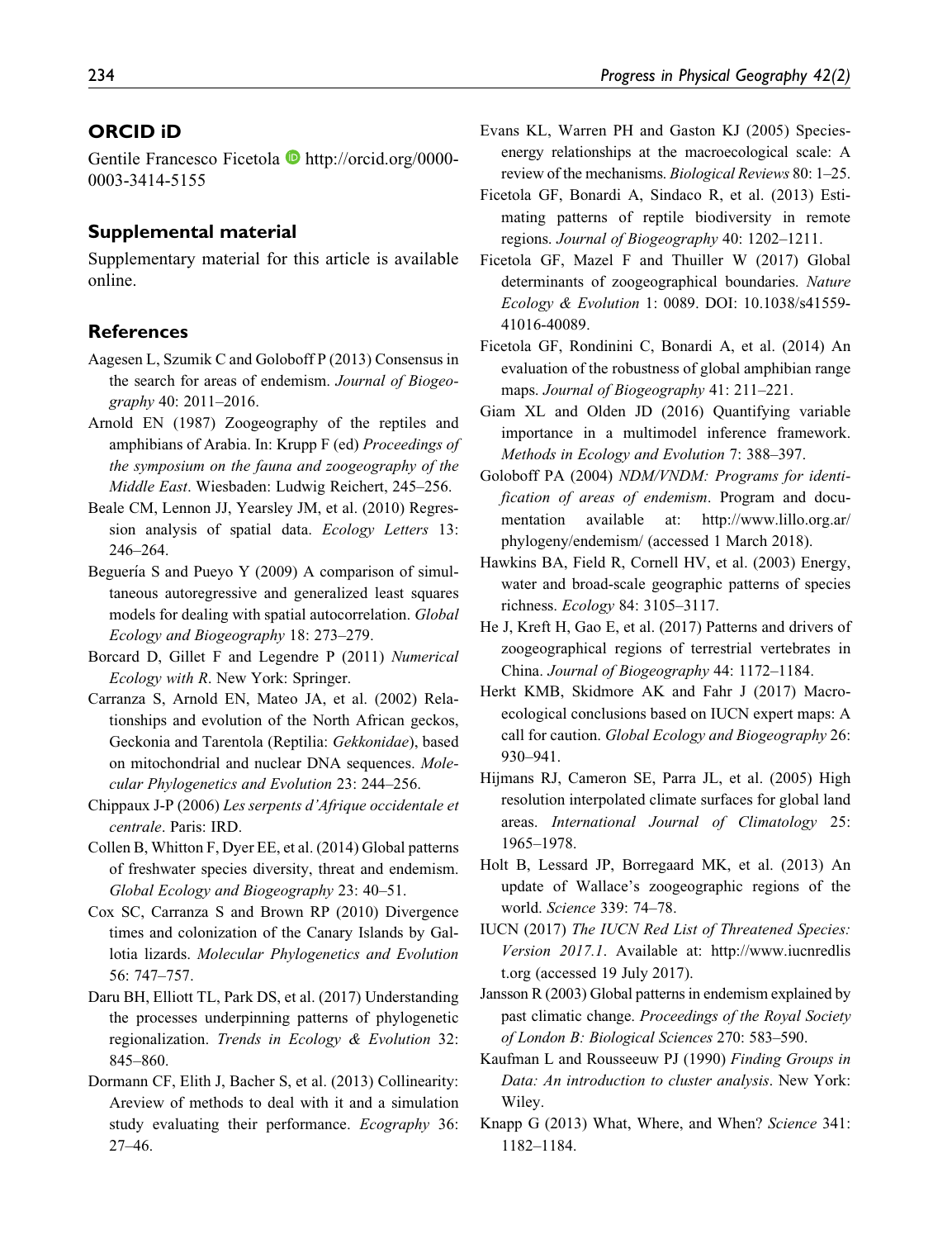- Kreft H and Jetz W (2010) A framework for delineating biogeographical regions based on species distributions. Journal of Biogeography 37: 2029–2053.
- Kreft H and Jetz W (2013) Comment on 'An Update of Wallace's Zoogeographic Regions of the World'. Science 341: 343.
- Lamoreux JF, Morrison JC, Ricketts TH, et al. (2006) Global tests of biodiversity concordance and the importance of endemism. Nature 440: 212–214.
- Largen M and Spawls S (2010) The Amphibians and Reptiles of Ethiopia and Eritrea. Frankfurt am Main: Chimaira.
- Legendre P and Legendre L (2012) Numerical Ecology. Amsterdam: Elsevier.
- Lewin A, Feldman A, Bauer AM, et al. (2016) Patterns of species richness, endemism and environmental gradients of African reptiles. Journal of Biogeography 43: 2380–2390.
- Linder HP, de Klerk HM, Born J, et al. (2012) The partitioning of Africa: Statistically defined biogeographical regions in sub-Saharan Africa. Journal of Biogeography 39: 1189–1205.
- Lomolino MV, Riddle BR, Whittaker RJ, et al. (2010) Biogeography. Sunderland, Massachusetts: Sinauer Associates.
- Margules CR and Pressey RL (2000) Systematic conservation planning. Nature 405: 243–253.
- Meiri S, Bauer AM, Allison A, et al. (2018) Extinct, obscure or imaginary: The lizard species with the smallest ranges. Diversity and Distributions 24: 262–273.
- Meliadou A and Troumbis AY (1997) Aspects of heterogeneity in the distribution of diversity of the European herpetofauna. Acta Oecologica 18: 393–412.
- Minton SA (1966) A contribution to the herpetology of West Pakistan. Bulletin of the American Museum of Natural History 134: 27–184.
- Morrone JJ (1994) On the identification of areas of endemism. Systematic Biology 43: 438–441.
- Powney GD, Grenyer R, Orme CDL, et al. (2010) Hot, dry and different: Australian lizard richness is unlike that of mammals, amphibians and birds. Global Ecology and Biogeography 19: 386–396.
- Proches S and Ramdhani S (2012) The world's zoogeographical regions confirmed by cross-taxon analyses. Bioscience 62: 260–270.
- R Development Core Team (2017) R: A Language and Environment for Statistical Computing. Vienna: R Foundation for Statistical Computing.
- Rabosky DL, Donnellan SC, Talaba AL, et al. (2007) Exceptional among-lineage variation in diversification rates during the radiation of Australia's most diverse vertebrate clade. Proceedings of the Royal Society B-Biological Sciences 274: 2915–2923.
- Rocchini D, Hortal J, Lengyel S, et al. (2011) Accounting for uncertainty when mapping species distributions: The need for maps of ignorance. Progress in Physical Geography 35: 211–226.
- Rodriguez MA, Belmontes JA and Hawkins BA (2005) Energy, water and large-scale patterns of reptile and amphibian species richness in Europe. Acta Oecologica 28: 65–70.
- Roll U, Feldman A, Novosolov M, et al. (2017) The global distribution of tetrapods reveals a need for targeted reptile conservation. Nature Ecology & Evolution 1: 1677–1682.
- Rondinini C, Wilson KA, Boitani L, et al. (2006) Tradeoffs of different types of species occurrence data for use in systematic conservation planning. Ecology Letters 9: 1136–1145.
- Rosauer DF and Jetz W (2015) Phylogenetic endemism in terrestrial mammals. Global Ecology and Biogeography 24: 168–179.
- Rueda M, Rodriguez MA and Hawkins BA (2010) Towards a biogeographic regionalization of the European biota. Journal of Biogeography 37: 2067–2076.
- Rueda M, Rodriguez MA and Hawkins BA (2013) Identifying global zoogeographical regions: Lessons from Wallace. Journal of Biogeography 40: 2215–2225.
- Sandel B, Arge L, Dalsgaard B, et al. (2011) The influence of Late Quaternary climate-change velocity on species endemism. Science 334: 660–664.
- Ščerbak NN (1982) Grundzüge einer herpetogeographischen Gliederung der Palarktis. Vertebrata Hungarica 21: 227–239.
- Schleich HH, Kästle W and Kabish K (1996) Amphibians and Reptiles of North Africa. Koenigstein, Germany: Koeltz.
- Sillero N, Campos J, Bonardi A, et al. (2014) Updated distribution and biogeography of amphibians and reptiles of Europe based on a compilation of countrywide mapping studies. Amphibia-Reptilia 35: 1–31.
- Sindaco R and Jeremčenko VK (2008) The Reptiles of the Western Palearctic 1: Annotated checklist and distributional atlas of the turtles, crocodiles, amphisbaenians and lizards of Europe, North Africa, Middle East and Central Asia. Latina, Italy: Belvedere.